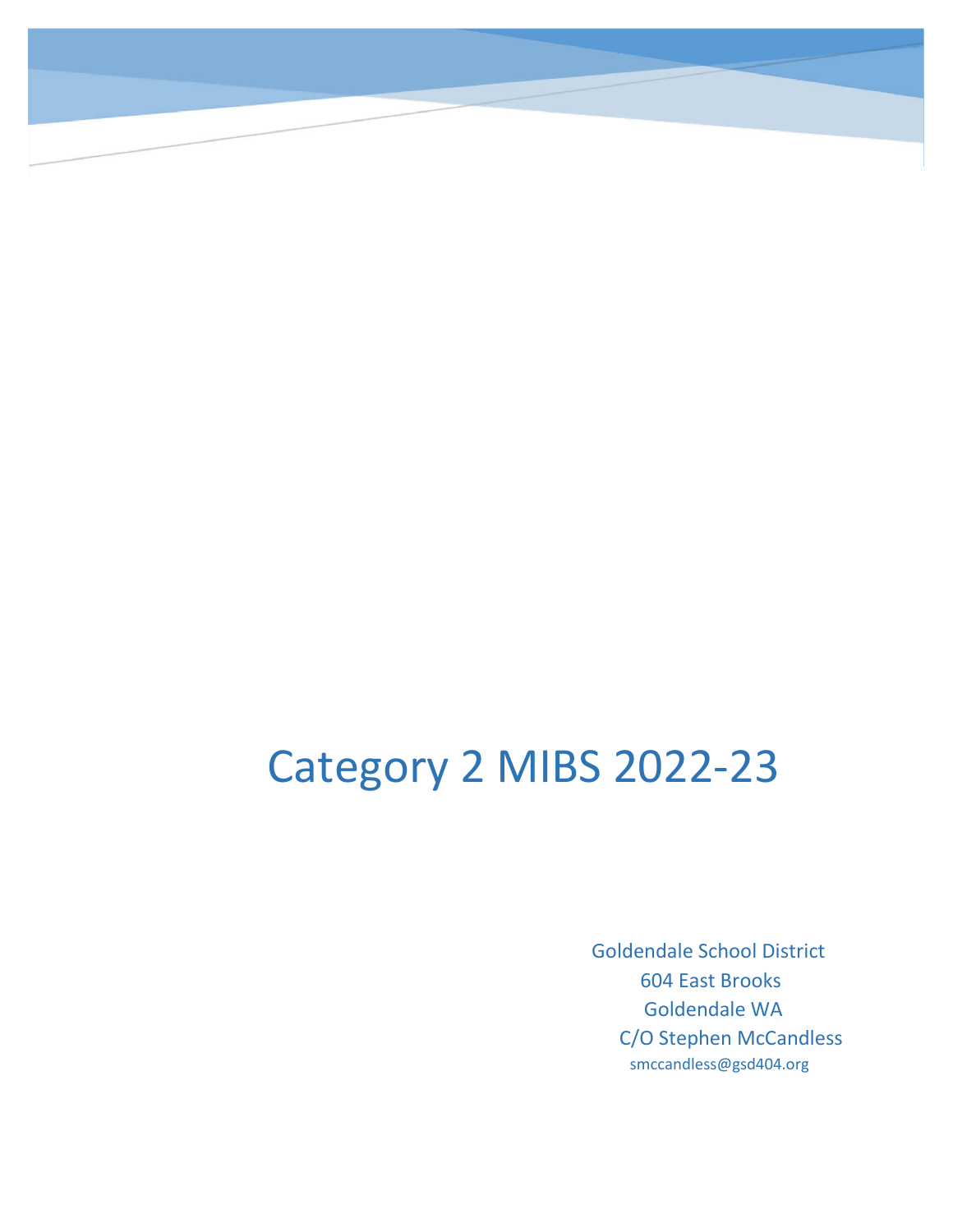## **RFP for Managed Internal Broadband Services**

 Goldendale School District is requesting bids on a Managed Internal Broadband Service for the district that will allow for management of our internal managed network.

# **Bid Requirements**

 All vendors placing bids on service must do an onsite walkthrough to evaluate ability to provide requested services. Please email rfp@gsd404.org to schedule a walkthrough. Support service contract must meet the following requirements including but not limited to; all remote access procedures, must include all escalation levels and response times. Include all monitoring procedures and software used and system requirements. Include Scope of work, Length of support, Remote monitoring and management services, customer responsibilities as well as vendor responsibilities. Management of said network may include reconfigurations of current vlans, interfaces and routing for easier smoother management.

 Goldendale School District reserves the right to reject any or all proposals. We will select the winning proposal based on the quality of the proposal, the vendor's reputation, and the price. The district will award the contract based on the best interest of the District as determined by the District. The District's RFP does not contain detailed specifications for the hardware needed to accomplish said purpose. It is left to the respondent to evaluate the needs of the District, and propose specific solutions accordingly. Proposals will be partially judged on how well this is done. Each proposal received, whether for all or part of the envisioned system, will be evaluated on its merits. Cost is a significant factor in any such evaluation, but it is the District's goal to develop a quality, as well as a cost-effective, system.

# **Taxes**

 The Goldendale School District is not exempt from Washington State sales and use taxes. Washington sales tax shall be included in the bid response quotation as a separate line item.

## **Inquiries**

All questions regarding an RFP are to be submitted via E-mail rfp@gsd404.org and the answers will be posted to the appropriate web page [\(RFP S](https://www.goldendaleschools.org/Page/70)[ite\). Q](https://sites.google.com/a/gsd404.org/goldendale-rfp/)uestions may be submitted by E-mail or Posted to the Site listed previously.

## **Submitting Proposals**

Send final proposals to: Goldendale School District RFP C/O Stephen McCandless 604 East Brooks Goldendale WA 98620 smccandless@gsd404.org

## **Deadline**

All bids must be submitted within 60 days of the Posting of this RFP.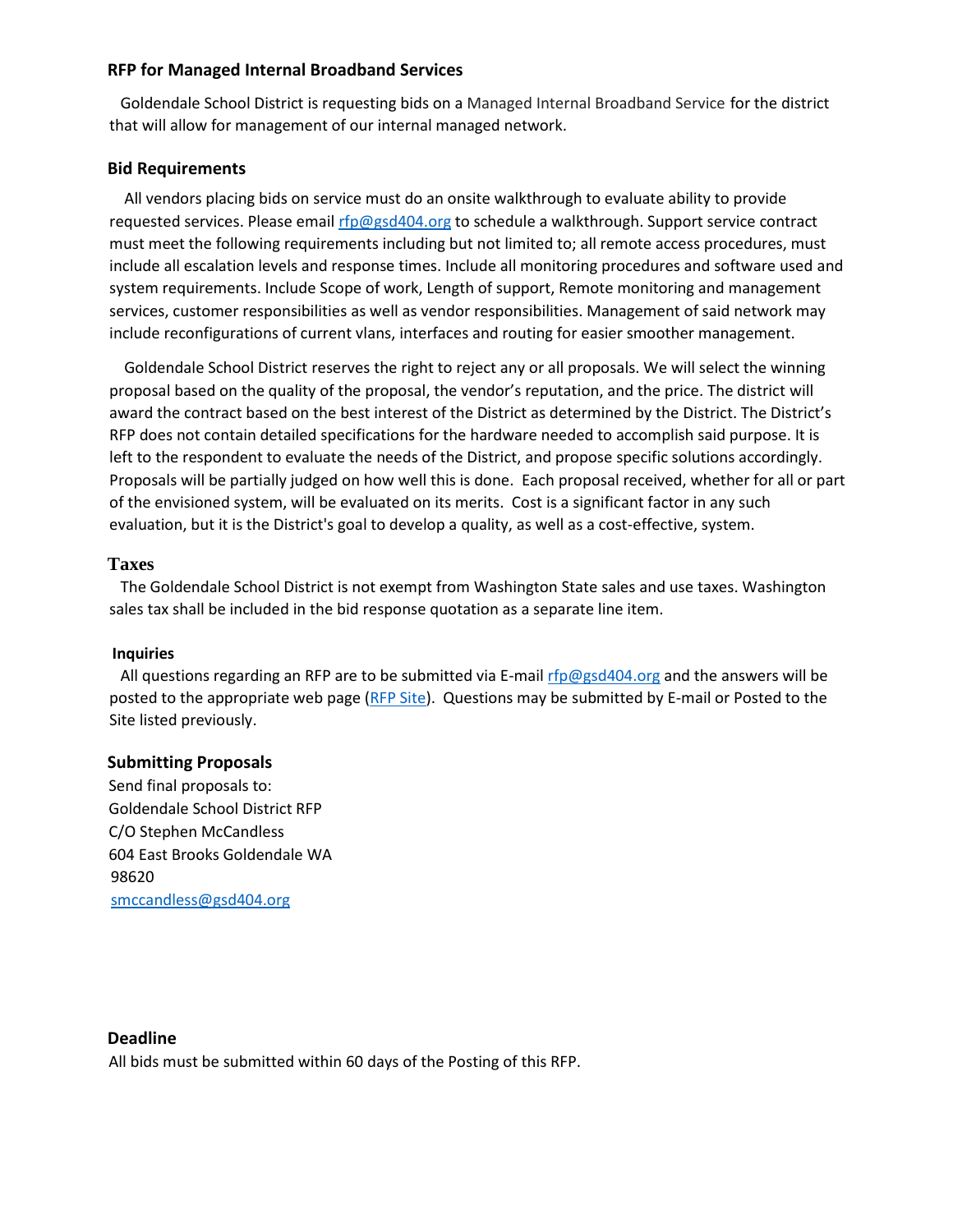## **E-rate Requirement**

 Note that Goldendale School District will be applying for Universal Service (E-rate) discounts to help support the cost of the eligible services that are the subject of this RFP. Therefore, the successful provider(s) must agree to cooperate fully and in a timely manner with any and all requests for information that Goldendale School District needs to secure the E-rate discounts. Note further that the equipment that is the subject of this RFP is mostly eligible for E-rate support. Some however, may not be. Therefore, where applicable, bidders MUST provide separate price quotes for eligible and ineligible equipment. All inquiries must include the vendor SPIN number and the E-Rate Form 470 request number listed on this proposal form. Award of this proposal is contingent upon the approval of funding from the Universal Service Fund's Schools and Libraries Program. The Goldendale School District and the successful bidder will act in a reasonable manner and comply with any Schools and Libraries Universal Service Fund Program requirements. Approval for any deviation from the itemized list must be obtained from District in writing. In the event of questions during the E-Rate audit process, the awarded vendor is expected to reply within 3 days to questions associated with its proposal.

# **Minimum Requirements**

 Vendor proposal in response to this RFP will be incorporated into the final agreement between Goldendale School District and the selected vendor. The vendor shall be required to do a walk through prior to bidding. The submitted proposal at a minimum should include the following sections, and be numbered as such:

- 1. Company information, including number of years in business, office locations, and key personnel that will support the project.
- 2. Both electronic and hard copies of proposal shall be submitted.
- 3. Identification of any subcontractors and their qualifications.
- 4. Itemized Pricing, including shipping costs, if any.
- 5. Exclusions and/or exceptions to RFP and contract terms and conditions.
- 6. Goldendale School District and Vendor Responsibilities.
- 7. Fees, Payments and any applicable Trade-in credits.
- 8. References in the K-12 education market.
- 9. Evidence of Service Provider Identification Number (SPIN), FCC Registration Number, and proof of Green Light status.
- 10. Additional information regarding firm's qualifications such as licensing and certifications.
- 11. 1-year standard support agreement.
- 12. Any applicable training to ensure smooth transition over to School District control after installation and setup. Including but not limited to any passwords used during set-up, saved configurations and pertinent information required to use and control said system.
- 13. Vendor must be willing to file for own portion of e-rate funds.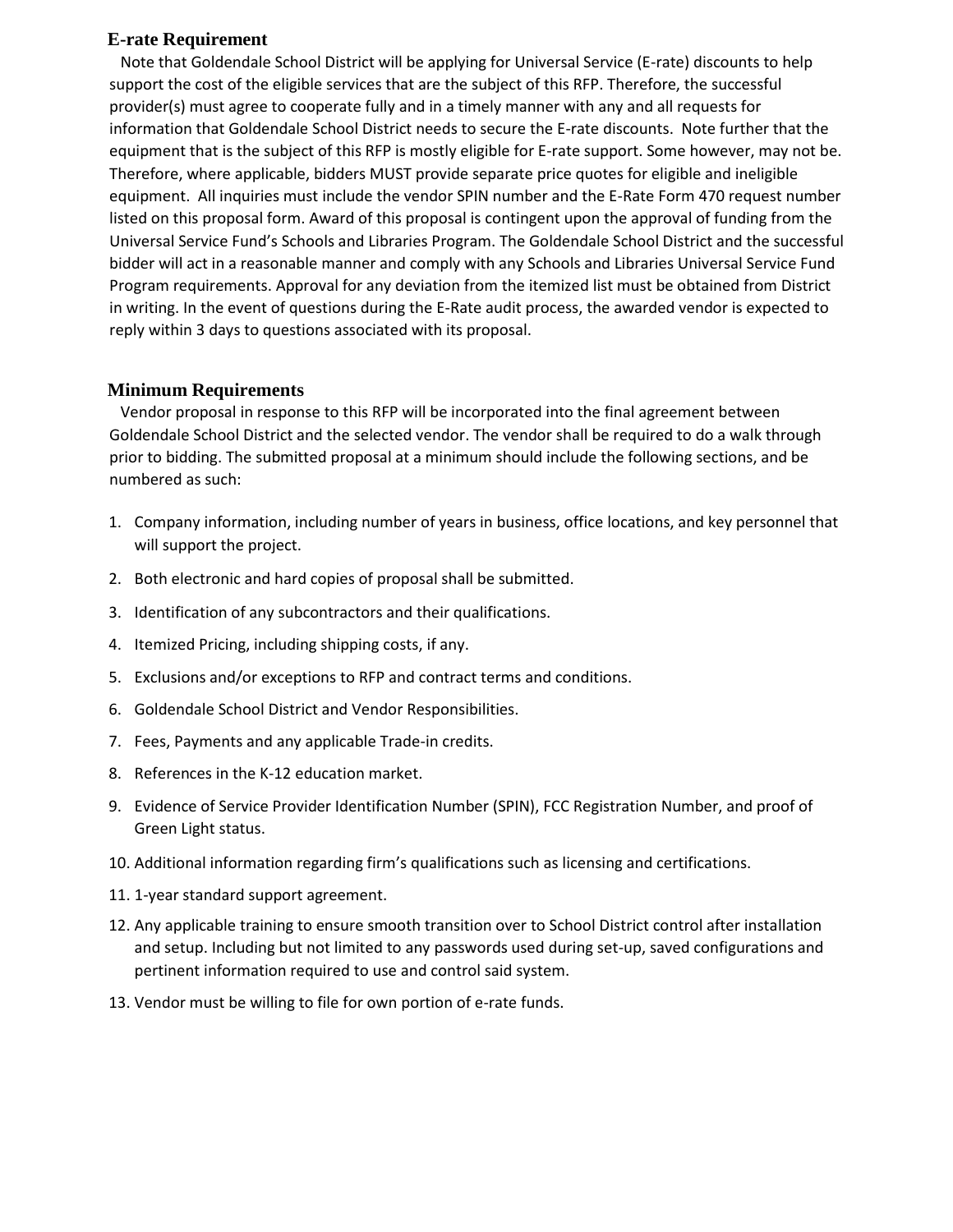Questions on the RFP: All questions or inquiries concerning this Request for Proposals must be submitted via email to rfp@gsd404.org no later than three (3) business days prior to the proposal deadline and will be responded to via email within 1 day. If it is a clarification to the RFP, a response will be sent to all bidders via an emailed response.

Please provide separate quotes based on the E-rate Eligible List for **FY 2022** with a complete bill of materials for:

- 1. Eligible equipment
- 2. Ineligible equipment
- 3. Eligible Service
- 4. Ineligible Service
- TO: Technology Director Goldendale School District

\_\_\_\_\_\_\_\_\_\_\_\_\_\_\_\_\_\_\_\_\_\_\_\_\_\_\_\_\_\_\_\_\_\_\_\_

\_\_\_\_\_\_\_\_\_\_\_\_\_\_\_\_\_\_\_\_\_\_\_\_\_\_\_\_\_\_\_\_\_\_\_\_

Bidder's understands that the District reserves the right to reject any or all bids or any part thereof.

Total Project Cost:

Total Project Cost with Estimated 80% Discount on Eligible Items and Services:

\_\_\_\_\_\_\_\_\_\_\_\_\_\_\_\_\_\_\_\_\_\_\_\_\_\_\_\_\_\_\_\_\_\_\_\_\_\_\_\_\_\_\_\_\_\_\_\_\_\_\_

\_\_\_\_\_\_\_\_\_\_\_\_\_\_\_\_\_\_\_\_\_\_\_\_\_\_\_\_\_\_\_\_\_\_\_\_\_\_\_\_\_\_\_\_\_\_\_\_\_\_\_

\_\_\_\_\_\_\_\_\_\_\_\_\_\_\_\_\_\_\_\_\_\_\_\_\_\_\_\_\_\_\_\_\_\_\_\_\_\_\_\_\_\_\_\_\_\_\_\_\_\_\_

Submitted by

\_\_\_\_\_\_\_\_\_\_\_\_\_\_\_\_\_\_\_\_\_\_\_\_\_\_\_\_\_\_\_\_\_\_\_\_\_\_\_\_\_\_\_\_\_\_\_\_\_\_ Company Name

\_\_\_\_\_\_\_\_\_\_\_\_\_\_\_\_\_\_\_\_\_\_\_\_\_\_\_\_\_\_\_\_\_\_\_\_\_\_\_\_\_\_\_\_\_\_\_\_\_\_\_ Contact Name

Address

\_\_\_\_\_\_\_\_\_\_\_\_\_\_\_\_\_\_\_\_\_\_\_\_\_\_\_\_\_\_\_\_\_\_\_\_\_\_\_\_\_\_\_\_\_\_\_\_\_\_\_ Address

Telephone

\_\_\_\_\_\_\_\_\_\_\_\_\_\_\_\_\_\_\_\_\_\_\_\_\_\_\_\_\_\_\_\_\_\_\_\_\_\_\_\_\_\_\_\_\_\_\_\_\_\_\_ Fax

Email

In accordance with Federal law, the Goldendale School District is prohibited from discriminating on the basis of race, color, national origin, sex, sexual orientation, gender expression, gender identity, creed, religion, age, veteran or military status, disability, or the use of a trained dog guide or service animal by a person with a disability, and provides access to the Boy Scouts of America and other designated youth groups. To file a complaint of<br>discrimination, write to John Westerman, Title IX, ADA/504 Director, Harassme Officer of Goldendale School District No. 404, 525 Simcoe Drive, Goldendale WA 98620 or call (509) 773-5846 or email to jwesterman@gsd404.org. Goldendale School District is an equal opportunity employer, complies with all Federal Rules and Regulations, and does not discriminate for all district employment opportunities. Goldendale School District is an equal opportunity employer, complies with all Federal Rules and Regulations, and does not discriminate for all district programs and employment opportunities.

De acuerdo con la ley federal, el distrito escolar de Goldendale está prohibido discriminar por motivos de raza, color, origen nacional, sexo, orientación sexual, expresión de género, identidad de género, credo, religión, edad, veterano o situación militar, discapacidad o el uso de un perro guía entrenado o animal de servicio por una persona con una discapacidad, y proporciona acceso a los Boy Scouts of America y otros grupos juveniles designados. Para presentar una queja de discriminación, escriba a John Westerman, Título IX, ADA / 504 Director de, acoso, intimidación y Oficial de Cumplimiento La intimidación y el Oficial de Cumplimiento de los Derechos Civiles del distrito escolar de Goldendale No. 404, 525 Simcoe Drive, Goldendale WA 98620 o llame al (509) 773-5846 o por correo electrónico a jwesterman@gsd404.org. El Distrito escolar de Goldendale es un empleador de igualdad de